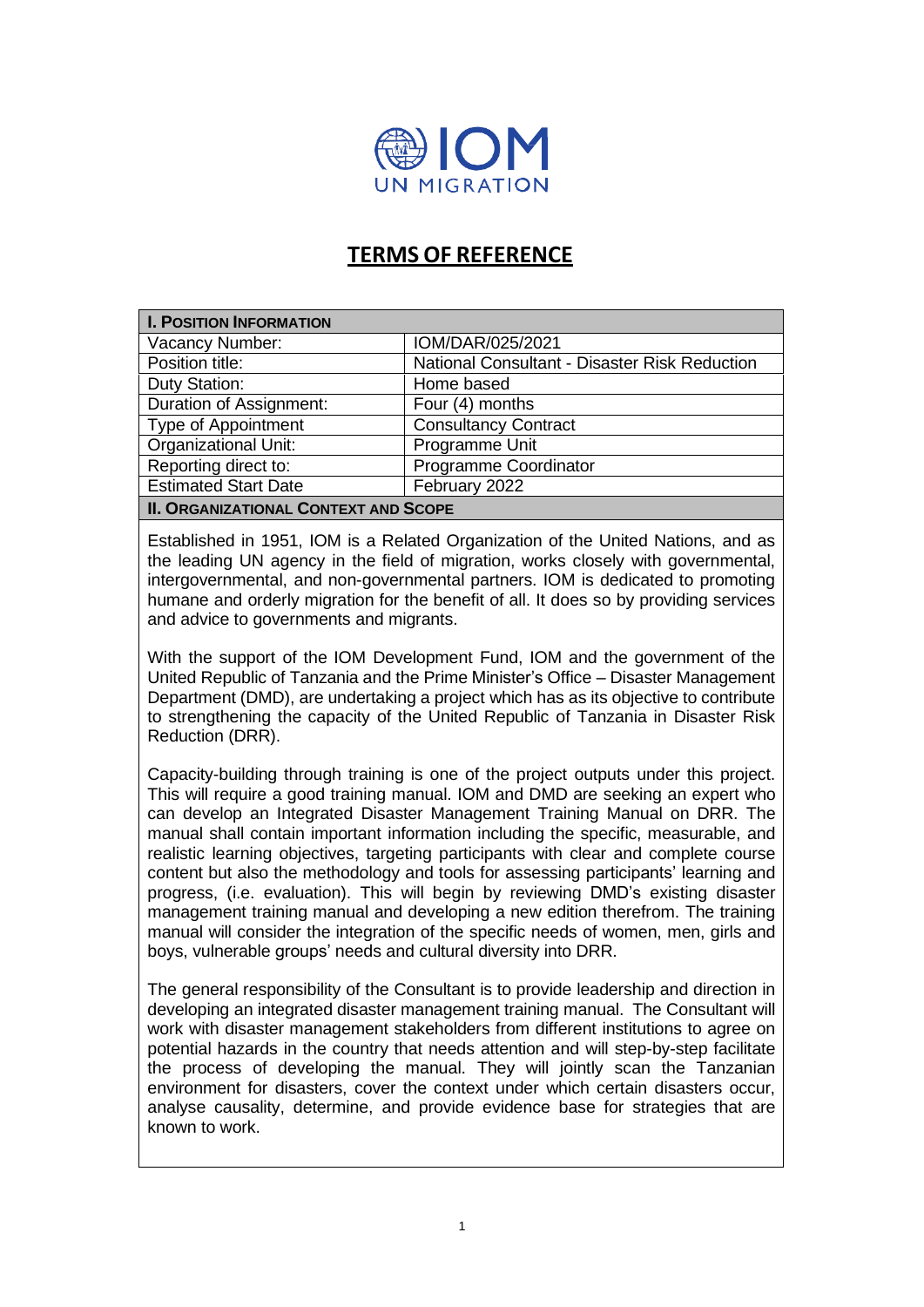The overall objective of this assignment is to develop a generic integrated disaster training manual to be used by all disaster management stakeholders in the country through a participatory process

## **III. RESPONSIBILITIES AND ACCOUNTABILITIES**

Specifically, the Consultant will have the following responsibilities:

- Prepare and submit an inception report with clear methodological approach that will be used in carrying-out the assignment.
- Undertake a desk review on different disaster management reports and documents from inside and outside Tanzania, which will be deemed useful for accomplishing the assignment.
- Prepare and facilitate the Multisectoral stakeholders' consultative meetings to review the existing disaster management training manual of the United Republic of Tanzania. (Working document to be used during the Multisectoral consultative meeting with stakeholders.)
- Facilitate the incorporation and integration of the stakeholder's input into the integrated disaster management training manual document.
- Preparation of draft integrated disaster management training manual document and presentation of the same to stakeholders for review.
- Finalization of the integrated disaster management training manual documents by incorporating stakeholders' comments before validation of the manual.
- Facilitate the validation meeting of the DRR training manual.

# **IV. REQUIRED QUALIFICATIONS AND EXPERIENCE**

## **EDUCATION**

- University degree from an accredited academic institution preferably in Law, Disasters Management, Social Sciences, Development Studies, Economics, International Relations, Management, or other related fields.
- Post graduate degree in the area of Training/Education or related field, knowledge on Disaster Management will be added advantage.

#### **EXPERIENCE**

• Extensive experience in Disaster Management, specifically development of polices, guidelines, strategies, and SOP's.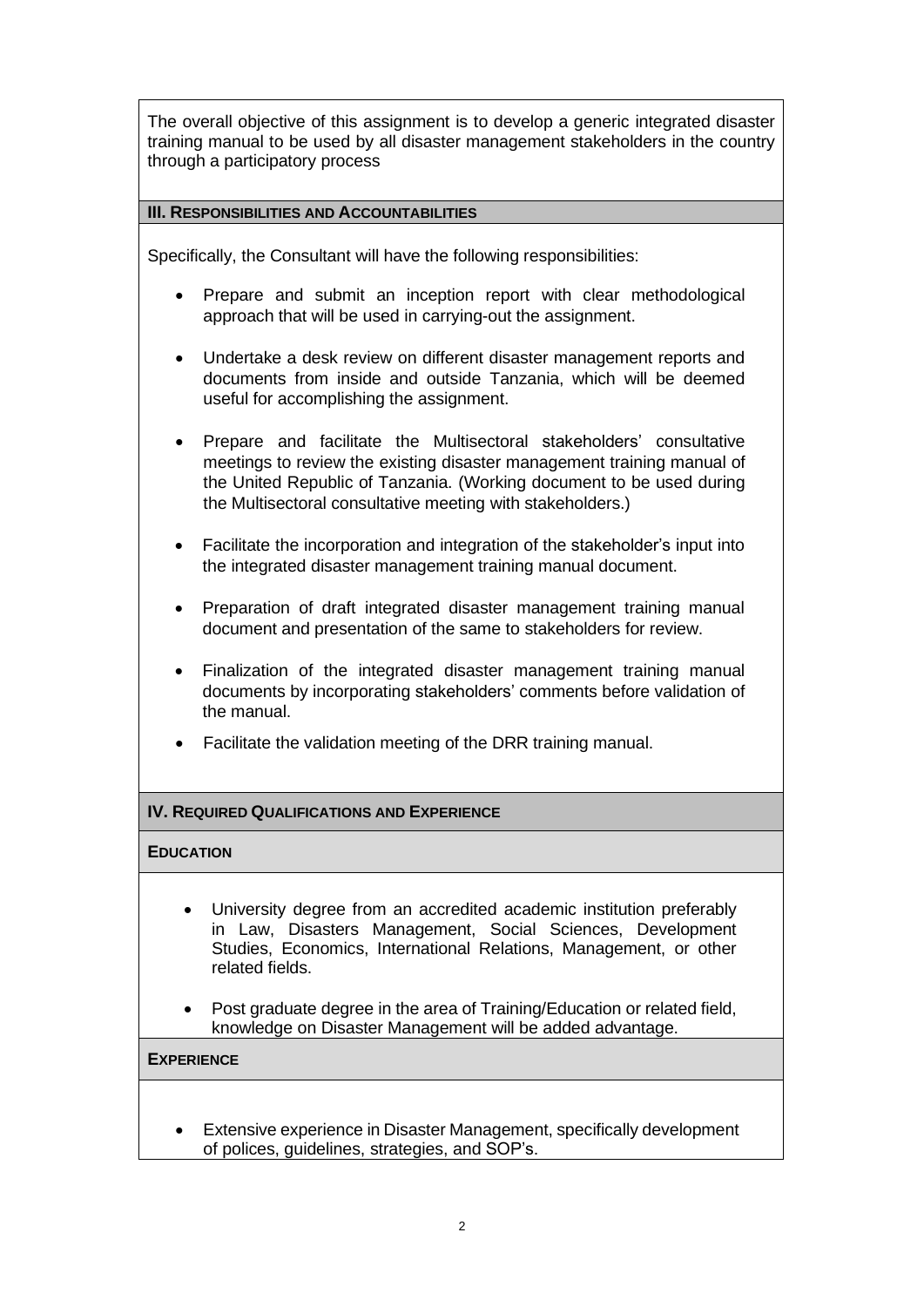- Understanding of the Disaster Management context in the United Republic of Tanzania.
- Strong technical skills and at least five years' experience in the field of Education and Training manual development.
- Knowledge and experience in carrying out the assignment of similar nature.
- Sound and proven understanding of migration issues in United Republic of Tanzania and in East Africa.
- Experience working with United Nations Agency, Non-Governmental Organisations (NGOs), Government agencies or in the private sector.

# **SKILLS**

- Proficient in computer software: Microsoft Office (Outlook, Words, Excel, power point and Internet Explorer).
- Strong interpersonal and communication skills.
- Ability to work well in an international environment with people from diverse backgrounds and cultures.
- Self-starter who can work independently under pressure.
- Excellent problem-solving skills and eye for detail.
- Excellent organization skills.
- Assessment and secondary data research analysis skills.
- Analytical, creative, and critical thinking.
- Ability to work under timeframes given.
- Data protection principles

## **V. LANGUAGES**

| Required<br>(specify the required knowledge) | Desirable                             |
|----------------------------------------------|---------------------------------------|
| Fluency in English and Kiswahili is          | Working knowledge of French, Spanish, |
| required                                     | Portuguese is desirable.              |